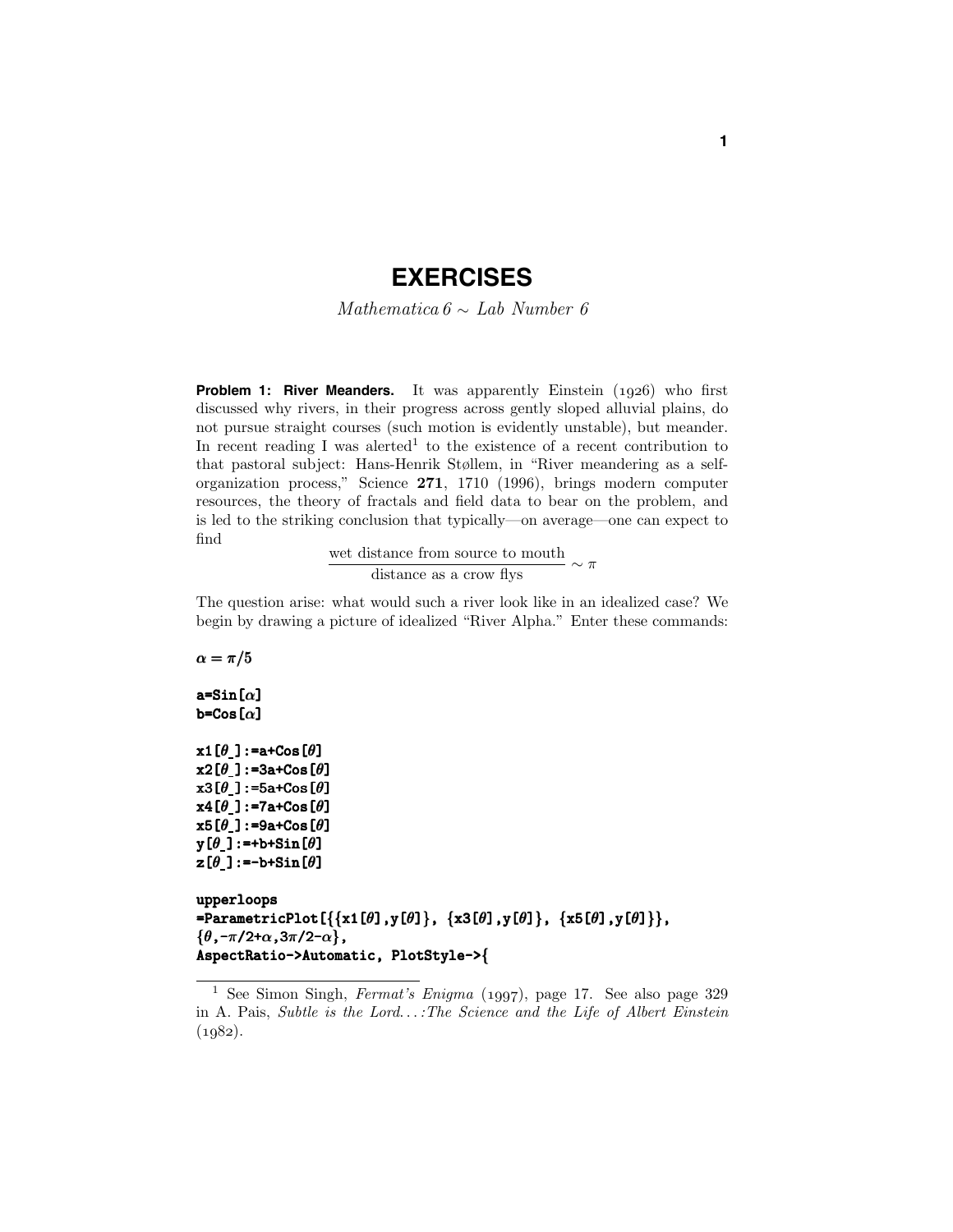```
{Blue, Thickness[0.02]},{Blue, Thickness[0.02]},{Blue, Thickness[0.02] }, Axes->False,
PlotRange->{{-1,8}, {-2,2}}]
```
**2**

```
lowerloops lowerloops
=ParametricPlot[ =ParametricPlot[ {{x2[θ],z[θ]}, {x4[θ],z[θ]}},
{θ,-3π/2+α,π/2-α},
AspectRatio->Automatic, PlotStyle->{
{Blue, Thickness[0.02]},{Blue, Thickness[0.02] }, Axes->False,
PlotRange->{{-1,8}, {-2,2}}]
```

```
Show[upperloops, lowerloops, Graphics[ 
{\{Thickness[0.01], Red, Line[\{\{0,0\}, \{10a,0\}\}]\}}
```
You have with these commands constructed an illustration of the meandering river (five semi-circular loops) and the flight of a crow. The figure can be considered to be have been assembled from "primitive cells":

```
bluearc=ParametricPlot[ bluearc=ParametricPlot[bluearc=ParametricPlot[{Cos[θ], Sin[ ], Sin[], θ]}, {θ,α,π},
AspectRatio->Automatic, Ticks->False, Axes->False, 
PlotStyle->{Blue, Thickness[0.02]}]
```

```
lines=Graphics[{
Line[{\{-1,0\}, \{Cos[\alpha],0\}],
Line[{{0,0}, {Cos[\alpha],Sin[\alpha]}}],
{Red, Thickness[0.01], Red, Thickness[0.01],
Line[{\{ \text{Cos}[\alpha], 0 \}, \{ \text{Cos}[\alpha], \text{Sin}[\alpha] \}}],
Text[Styleform["α", FontSize->14], {0.15, 0.04}]}]
```
#### Show[bluearc, lines]

Take a moment to recognize how this figure—after a clockwise 90◦ rotation relates to our image of a meandering river. Use **Plot** to estimate the value of  $\alpha$  implied by Støllem's relation, then use **FindRoot** to obtain the more precise value

 $\alpha = 0.827859$  radians = 47.4328<sup>°</sup>

Now back up to the beginning, assign the computed value (in radian measure) to *α*, and reconstruct the picture of the river*...* which is now a "Støllem meander."

One can think of ways to make the model more realistic, to make it dynamical. Note the characteristic events that result in the creation of oxbow lakes and temporary straightening of the channel.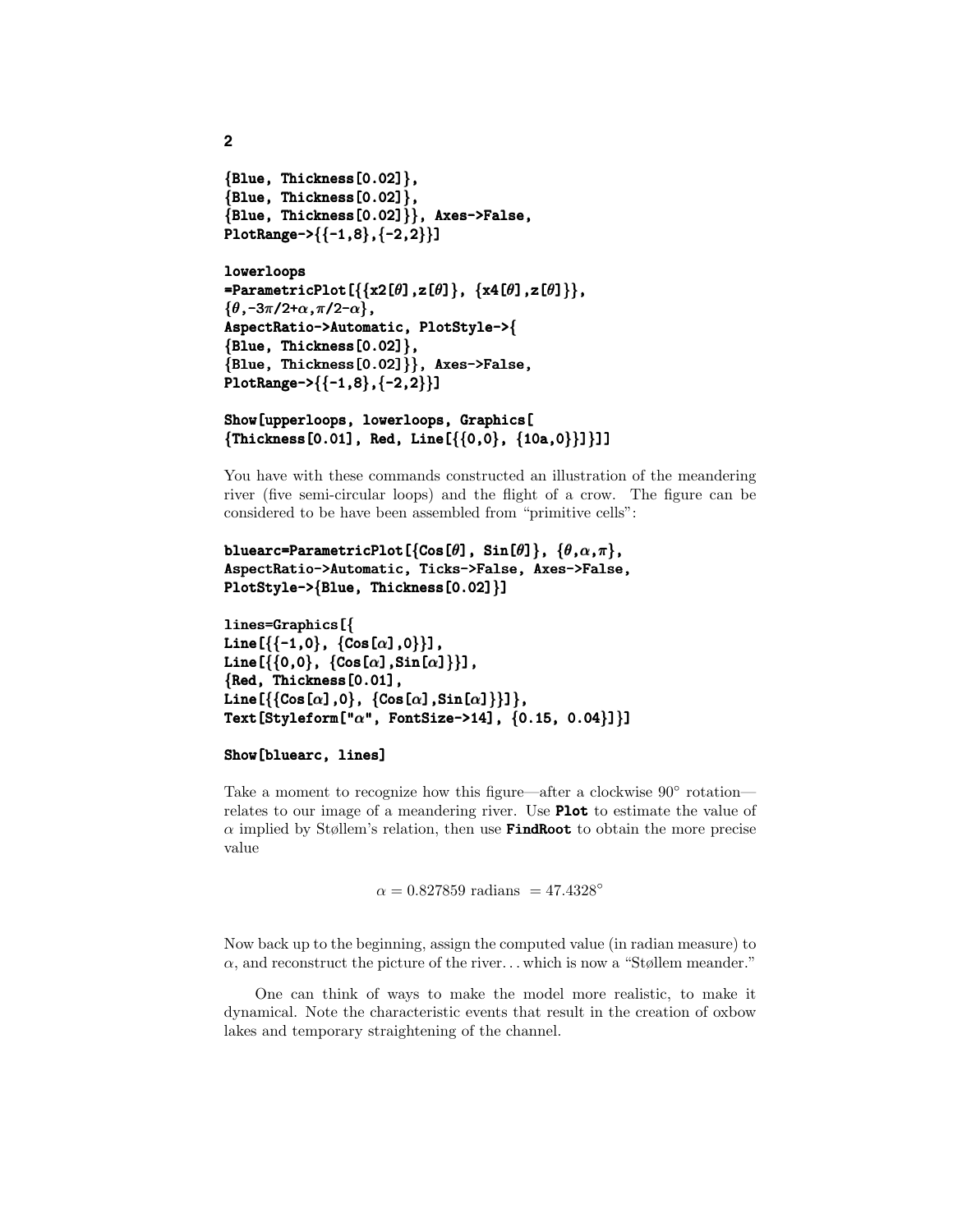**Problem 2: Solitons.** An equation central to the theory of nonlinear waves (continuous analog of the theory of nonlinear oscillators) is the "KdV equation"<sup>2</sup>

$$
u_t + 6uu_x + u_{xxx} = 0
$$

which D. J. Korteweg & G. de Vries (*1882*) devised to account for certain solitary hydraulic waves first noted by John Scott Russell in *1834*. Notice that it is again the middle term that contributes the nonlinearity, and causes it to be the case that solutions added to solutions are not again solutions.

Remind yourself what *Mathematica* has to say about ?D, then use that information to ask *Mathematica* for a demonstration that every function of the form

$$
u(x,t;b) \equiv 2b^2 \text{sech}^2(bx - 4b^3t) : b \text{ arbitrary}
$$
 (1)

is a particular solution of the KdV equation.

Animate (with  $0 \leq t \leq 4$ ) the superimposed graphs of

*u*(*x, t,* 1) and *u*(*x, t,* 1*/* √ 2) :  $-4 \leqslant x \leqslant 20$ 

Notice that  $(i)$  each wave *preserves its shape* as it moves (that's why such waves are called "solitons"); (ii) amplitude is coupled to wavespeed  $(tall/narrow)$  waves move faster than shorter/broader ones).

The occurence/preservation of stable forms ("fixed points" in some broad sense) is reminiscent of our experience with the with the Van der Pol equation, and also with iterated maps. For helpful discussion of nonlinear wave systems (and a valuable bibliography) see the recent thesis of Adam Halverson.<sup>3</sup>

**Problem 3: Fourier Analysis of a KdV Soliton.** It is our habit to resolve complex waves into their elementary (Fourier) components. In nonlinear wave theory that exercise is still possible but less useful: the Fourier components will not themselves be primitive solutions of the wave equation! But let's pursue the idea anyway, to see where it leads.

Ask what *Mathematica* has to say in response to

### ?FourierTransform

#### ?InverseFourierTransform

-

Let's see how this works in some simple cases. Assign the name **normedgauss** to the function

$$
g(x;a) \equiv \sqrt{a/2\pi}e^{-\frac{1}{2}ax^2}
$$

and demonstrate that

$$
\int_{-\infty}^{+\infty} g(x; a) dx = 1 \quad : \quad \text{all positive real } a
$$

Now use FourierTransform  $[expr, x, y]$  to construct

 $G(y; a) \equiv$  Fourier transform of  $g(x; a)$ 

<sup>2</sup> Subscripts are used here to denote partial derivatives.

<sup>3</sup> "The inverse scattering transform and the Korteweg-de Vries equation," (Reed College *2000*).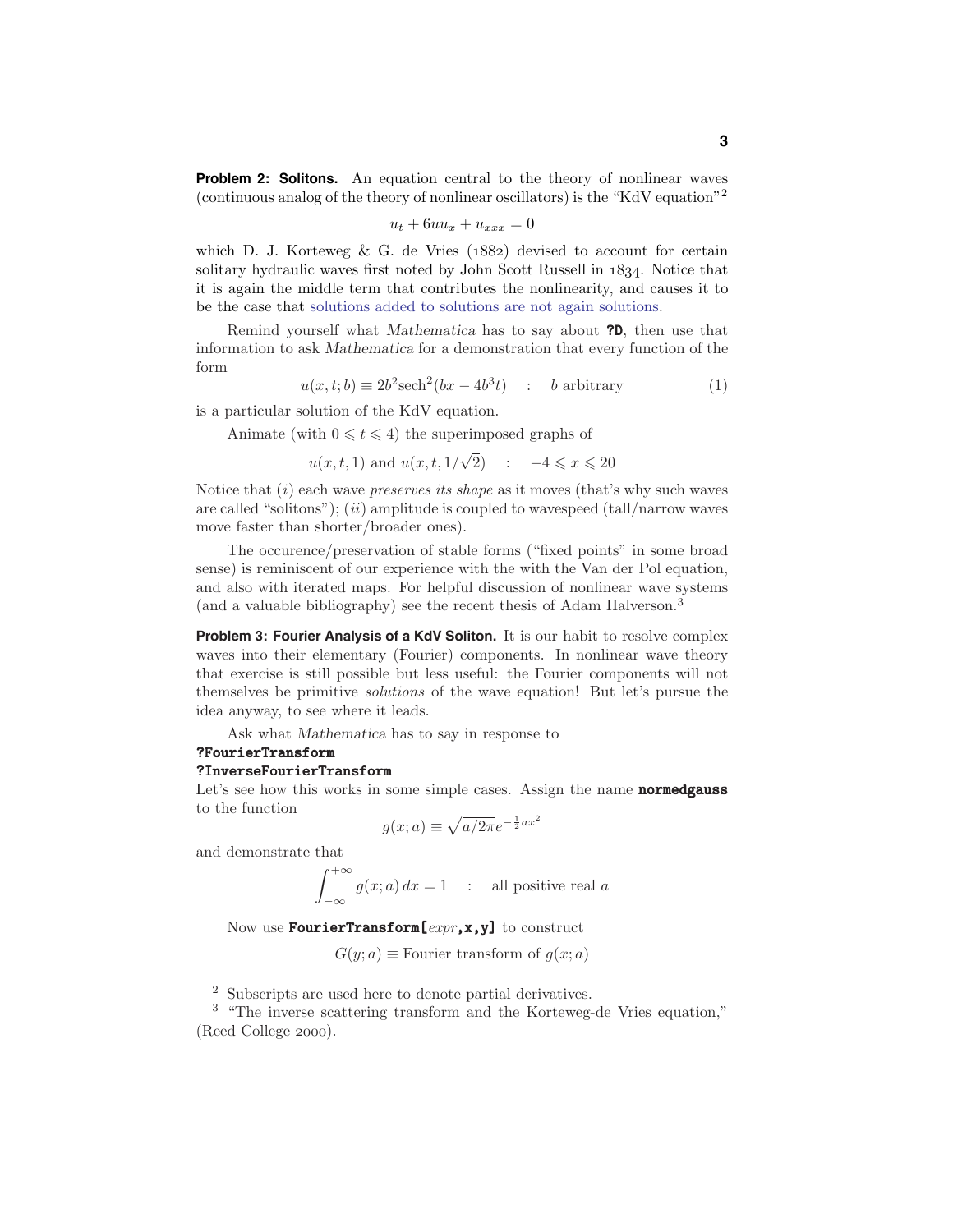Now use **Manipulate** to construct a display of the following design, (use **GraphicsGrid**) where the upper figure plots  $g(x, a)$ , the lower figure plots  $G(y, a)$  with  $-5 \leqslant x, y \leqslant 5, \frac{1}{5} \leqslant a \leqslant 5.$ 



Use **InverseFourierTransform** to recover  $g(x, a)$  from  $G(x, a)$ . Do for the functions

 $h(x; a) \equiv \frac{a}{\pi} \operatorname{sech}(ax)$  and its transform  $H(y; a)$ 

all the things just done with  $g(x; a)$  and  $G(y; a)$ .

**Problem 4: Gibbs' Phenomenon.** As we have just seen, a powerful and easy-to-use Fourier analytic capability is built right into *Mathematica 6*. But that power is greatly expanded when one installs the "Fourier Series" Standard Add-on Package, which is done by commanding Needs["Fourier Series'"]. Command ?FourierSeries to gain some sense of the capabilities of this resource.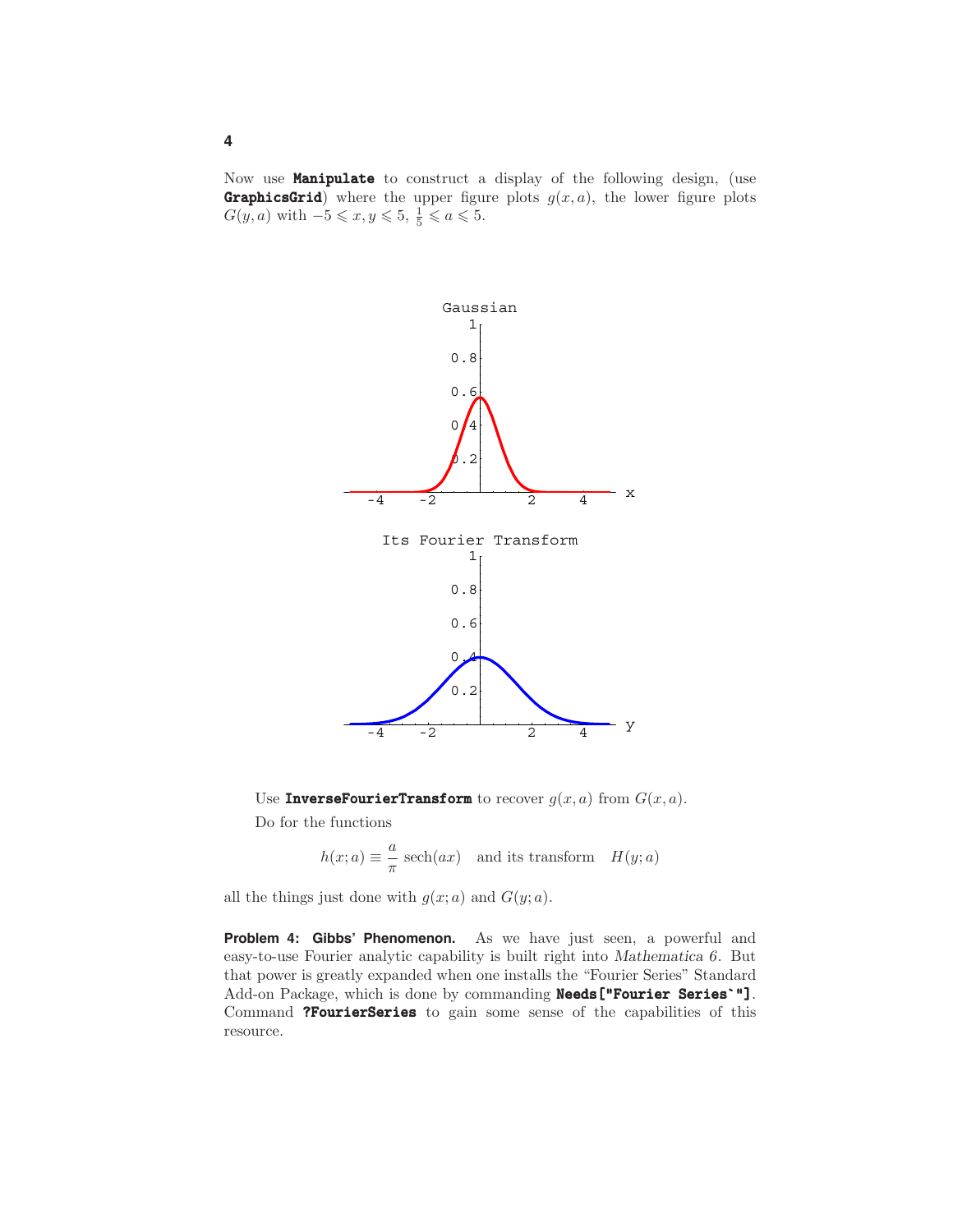Define

### squarewave[x ]:=-UnitStep[x+3]+2UnitStep[x+2]-2UnitStep[x+1] ]:=-UnitStep[x+3]+2UnitStep[x+2]-2UnitStep[x+1] +2UnitStep[x+0]-2UnitStep[x-1]+2UnitStep[x-2] +2UnitStep[x+0]-2UnitStep[x-1]+2UnitStep[x-2]

and give the name **Exact** to the figure produced when you **Plot** that function on −3 *<x<* 3, subject to the options AspectRatio->Automatic, PlotStyle->{Red, Thick}.

Evidently, squarewave $(x)$  is an odd periodic function, with period 2. We expect it to be describable as a Fourier sine series.

Command (this will take a minute)

#### FourierTrigSeries[squarewave[x],x,15,FourierParameters->{0,1/2}]

and execute the command  $\text{Expand}[\%]$ . We are motivated by this result to introduce the function

$$
f(x, n) = \sum_{k=0}^{n} \frac{4 \sin[(2k+1)\pi x]}{(2k+1)\pi}
$$

(which in the case  $n = 7$  gives back the function we just constructed). Use **Manipulate** to demonstrate what happens when  $f(x, n)$  is plotted on  $-3 \leq x \leq 3$  and *n* is made to range from 5 to 25 in steps of 5. You see how the approximating function (which is continuous) struggles to achieve the discontinuity which we built into the design of the exact squarewave, and how in particular it acquires "ears." This is illustrative of a general circumstance, known as "Gibbs' phenomenon" (consult the discussion provided by Wikipedia).

It is to expose the situation more clearly that we define

$$
Gibbs(x, n) = 1 - f(x, n)
$$

and (do it) use **Manipulate** to demonstrate what happens when the absolute value of  $\text{Gibbs}(x, n)$  is plotted on  $0 \leq x \leq 1$  and *n* is made to range as before.

**Problem 5: Griffiths' "Needle Problem".** For reasons that will soon emerge, we undertake to place a red dot at each of the curve produced by the command Plot[Abs[Gibbs[x,7]],  $\{x,0,1\}$ , PlotRange $\rightarrow \{0,1\}$ ]. To that end, we define

$$
GibbsPrime(x) = \frac{\partial Gibbs(x, 7)}{\partial x}
$$

and command  $NSolve$  [{GibbsPrime[x]==0, Abs[x]==x},x] and define  $peaks = {x, Abs[Gibbs[x,7]]}/.$  Which places us in position to command Plot[Abs[Gibbs[x,7]], $\{x,0,1\}$ , PlotRange  $\rightarrow \{0,1\}$ ,  $Epilog \rightarrow \{PointSize[0.02]$ , Red, Map[Point, peaks] }]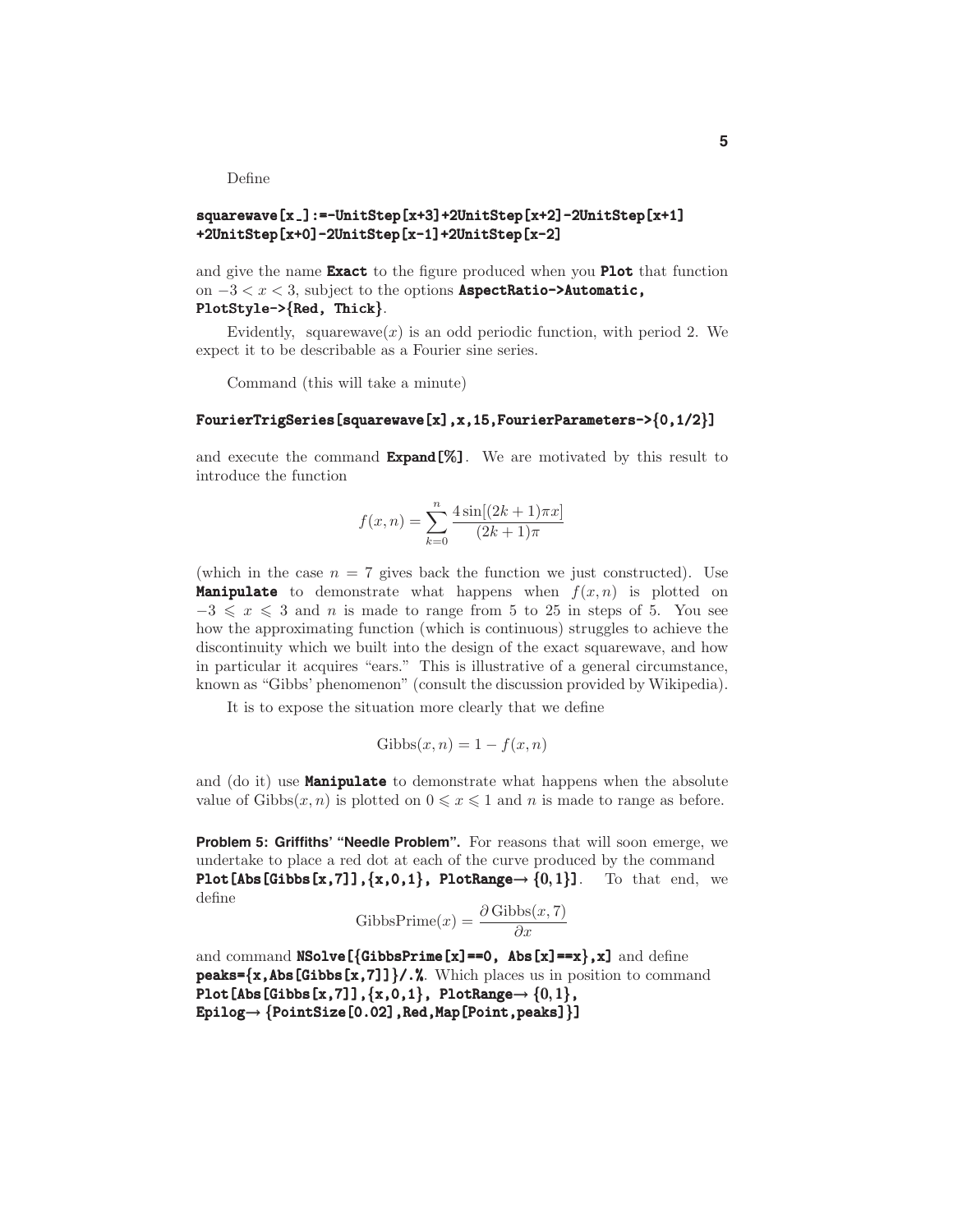It seems to be a principle of scholarship that if you know two things—any two things—you are destined to see a relationship between them. As it happens, I have seen such point distributions before... in the thesis of Ye Li.<sup>4</sup> An effort was made there to fit the points to a curve of the form

$$
w_p(x; a, b) = a + b \frac{1}{[x(1-x)]^p}
$$

Griffiths had theoretical reasons for setting  $p = \frac{1}{3}$ , but Li (motivated only by a desire to achieve goodness of fit) set  $p = \frac{1}{2}$ . Let us follow Li's lead. Enter the command **?Fit**, and on the basis of the information thus provided, command

Fit[peaks, {1, 
$$
\frac{1}{(x(1-x))^{\frac{1}{2}}}
$$
}, x]

and assign the name  $GriffithsAndLi[x_+]$  to the function thus produced. Finally create

## Plot[GriffithsAndLi[x],  $\{x,0,1\}$ , PlotRange-> $\{0,1\}$ , Epilog->{PointSize[0.03], Hue[1], Map[Point, peaks]}]

Looks pretty good (and  $p = \frac{1}{3}$  is found similarly to look a bit less good).

As the Fourier series is (prior to truncation) carried to higher and higher, we—on this evidence

# Plot  $\left[ \left\{ \left( 4x(1-x) \right)^{-\frac{1}{2}}, \ \left( 4x(1-x) \right)^{-\frac{1}{4}}, \ \left( 4x(1-x) \right)^{-\frac{1}{8}} \right\}, \ \left\{ x,0,1 \right\},\$ PlotRange-> $\{0,4\}$ , PlotStyle->{Red, Black, Blue}]

—expect to have to make  $p$  smaller and smaller. But Gibbs' phenomenon is persistent to very high order; we expect the process  $p \downarrow 0$  to be quite slow.

By a Fourier-analytic argument rooted in the factional calculus<sup>5</sup> I have shown—I think to Griffiths' satisfaction—that the charge density on a needle is actually uniform, and that the seeming "horns" are artifacts of his numerical approximation procedure (but artifacts that persist to very high order).

Many questions now arise, among them this one: Is it possible that Gibbs' phenomenon has only incidentally to do with Fourier series, and is really an aspect of the general theory of approximation? I will not pursue the matter; it seems fitting that this introduction to *Mathematica* should end with a question —a question which we would scarcely have been in position even to pose had we been deprived of the assistance of this powerful new tool.

<sup>4</sup> "Charge density on a needle," (Reed College *1994*). An expanded version of that work was published as David Griffiths & Ye Li, "Charge density on a conducting needle," AJP **64**, 706 (1996).

<sup>5</sup> See §10 in "Construction & physical application of the fractional calculus" (*1997*).